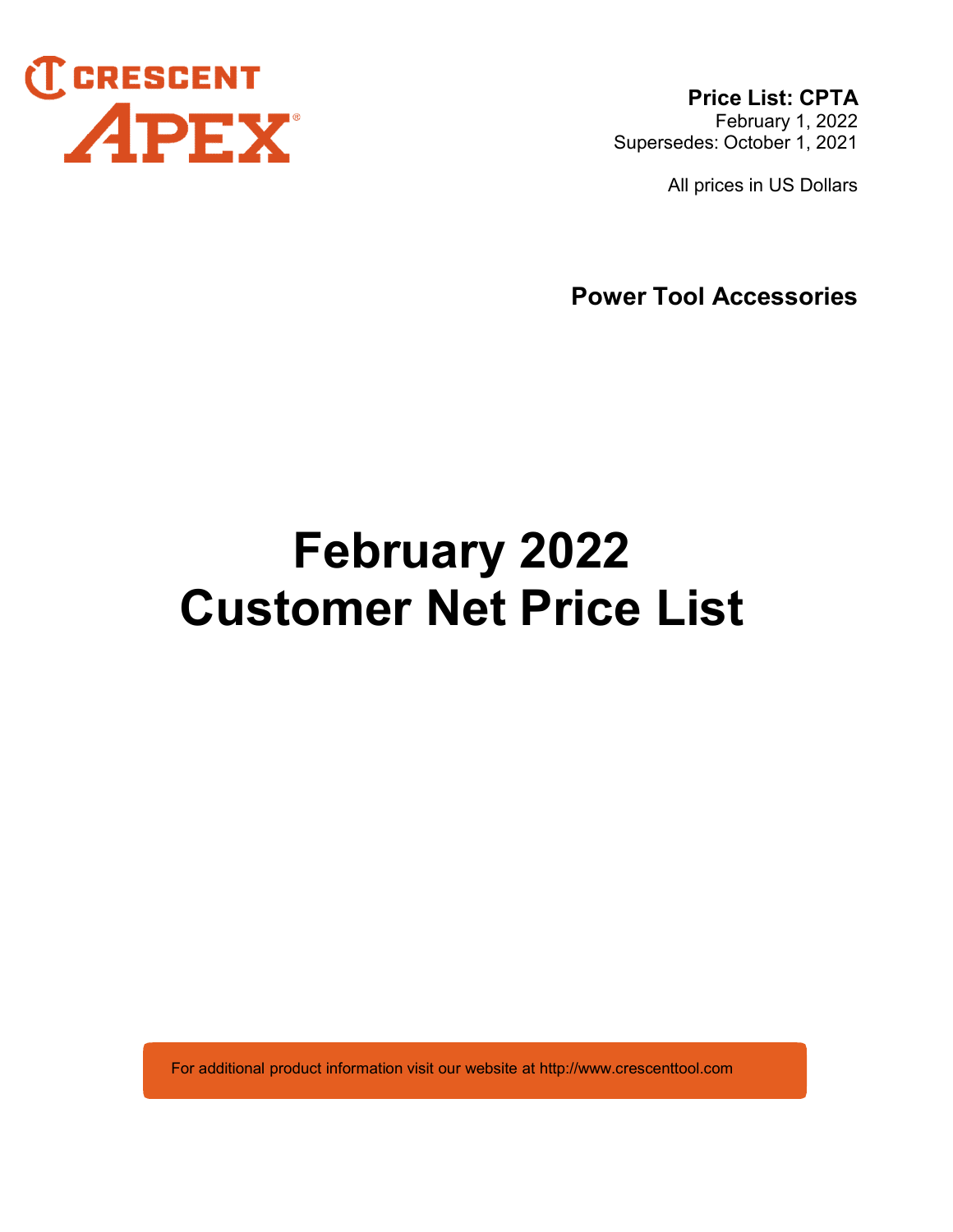| Model / Part Number | <b>Description</b>                            | Return<br>Code | Price    | Product<br>Code | Min<br>Qty | <b>UPC</b>   |
|---------------------|-----------------------------------------------|----------------|----------|-----------------|------------|--------------|
| CAB1PH2-2           | BIT,1" INSERT, FULL BODY, PH2, 2PK            |                | 2.51     | ΙA              | 4          | 697099340287 |
| CAB1PH4-25          | CT APEX BIT, FULL BODY, 1" PH4, 25PK          |                | 1.29     | IA              | 25         | 697099352198 |
| CAB1PT1-25          | CT APEX BIT, FULL BODY, 1" PT1, 25PK          |                | 1.29     | IA              | 25         | 697099352242 |
| CAB1PT2-25          | CT APEX BIT, FULL BODY, 1" PT2, 25PK          |                | 1.29     | IA              | 25         | 697099352259 |
| CAB1SQ2-2           | BIT,1" INSERT, FULL BODY, SQ2, 2PK            |                | 2.51     | ΙA              | 4          | 697099340294 |
| CAB1T25-2           | BIT,1" INSERT, FULL BODY, T25, 2PK            |                | 2.51     | IA              | 4          | 697099340300 |
| CABD3-1             | CT APEX 3" DRIVE GUIDE                        |                | 8.77     | ΙA              | 4          | 697099348115 |
| <b>CABD3-25</b>     | CT APEX DRIVE GUIDE, 25PK                     |                | 9.80     | ΙA              | 25         | 697099348832 |
| CABDG1R-7           | SET, VORTEX, 1", 5PC, W/3" FNDR SLV, RAIL     |                | 12.13    | IA              | 4          | 697099340270 |
| CABDG1R-7CC         | SET, VORTEX, 1", 5PC, W/3" FNDR SLV, RAIL, CC |                | 120.97   | IA              |            | 697099357438 |
| CABQ2D-1            | CT APEX 2" QR BIT HOLDER                      |                | 9.59     | IA              | 4          | 697099348108 |
| CABULKMERCH-1       | CABINET, CRESCENT APEX BULK                   | N              | 2,401.98 | IA              |            | 697099341932 |
| CAEAD316            | ESHOK-GUARD 1/4" SOCKET ISOLATOR              |                | 21.02    | IA              |            | 697099342533 |
| CAEAD316CC          | ESHOK EXTENSION, 1/4" SQUARE DRIVE, CC        |                | 335.37   | IA              |            | 697099357445 |
| CAEAD324            | ESHOK-GUARD 3/8" SOCKET ISOLATOR              |                | 24.05    | IA              |            | 697099342540 |
| CAEAD324CC          | ESHOK EXTENSION, 3/8" SQUARE DRIVE, CC        |                | 383.63   | IA              |            | 697099357452 |
| CAEAD332            | ESHOK-GUARD 1/2" SOCKET ISOLATOR              |                | 26.85    | IA              |            | 697099342557 |
| CAEAD332CC          | ESHOK EXTENSION, 1/2" SQUARE DRIVE, CC        |                | 428.40   | IA              |            | 697099357469 |
| CAEBH2C             | ESHOK-GUARD 1/4" ISOLATED BIT HOLDER          |                | 15.17    | IA              |            | 697099342564 |
| CAEBH2CCC           | ESHOK BH, 1/4" HEX DRIVE, CC                  |                | 241.98   | ΙA              |            | 697099357476 |
| CAEBH2CK-4          | <b>ESHOK-GUARD FAN AND LIGHT KIT</b>          |                | 33.60    | IA              | 5.         | 697099344155 |
| CAEBH2CK-4CC        | ESHOK FAN AND LIGHT INSTALLATION KIT, CC      |                | 670.95   | IA              |            | 697099357483 |
| CAEBH2C-SJ          | BIT HOLDER, 1/4" HEX DRIVE SLIM JIM           |                | 423.48   | IA              |            | 697099357032 |
| CAEMERCH-4          | <b>CRESCENT APEX 4PC ESHOK-GUARD</b>          |                | 347.34   | IA              |            | 697099350255 |
| CAESET-24           | CT APEX SET, FASTENING, 24PC ESHOK            |                | 72.77    | IA              |            | 697099349006 |
| CAESET-24CC         | CT APEX SET, FASTENING, 24PC ESHOK, CC        |                | 840.04   | IA              |            | 697099357490 |
| CAESET-40           | CT APEX SET, FASTENING, 40PC ESHOK            |                | 90.62    | IA              | 3          | 697099349013 |
| CAESET-40CC         | CT APEX SET, FASTENING, 40PC ESHOK, CC        |                | 1,084.10 | IA              |            | 697099357506 |
| CAPOG4FTPTA         | <b>CRESCENT APEX 4FT BASE WALL</b>            |                | 1,539.37 | IA              |            | 037103346155 |
| CAUGB3BPH1-2        | CT APEX U-GUARD 3.5" PH1, 2PK                 |                | 6.34     | IA              | 4          | 697099351368 |
| CAUGB3BPH2          | BIT, UG, 3.5" PH2, 2PK                        |                | 6.34     | ΙA              | 4          | 697099340027 |
| CAUGB3BPH2-25       | CT APEX U-GUARD 3.5" PH2,25PK                 |                | 4.76     | IA              | 25         | 697099348955 |
| CAUGB3BPH2K         | HEAVY DUTY INSTALLATION KIT                   |                | 14.71    | ΙA              | 5          | 697099344148 |
| CAUGB3BPH2KCC       | UG HEAVY DUTY INSTALLATION KIT, CC            |                | 293.34   | ΙA              |            | 697099357513 |
| CAUGB3BPH2-SJ       | BIT, UG, 3.5" PH2, 2PK SLIM JIM               |                | 177.14   | IA              |            | 697099356394 |
| CAUGB3BPH3-2        | CT APEX U-GUARD 3.5" PH3,2PK                  |                | 6.34     | IA              | 4          | 697099351375 |
| CAUGB3BR-3          | BIT, UG 3.5" PWR PK, PH2, SQ2, T25, 3PK RAIL  |                | 9.74     | IA              | 4          | 697099340089 |
| CAUGB3BR-3CC        | UG 3.5" PWR PK, PH2, SQ2, T25, 3PK RAIL CC    |                | 97.13    | IA              |            | 697099357520 |
| CAUGB3BSL4-5-2      | CT APEX U-GUARD 3.5" SL4-5, 2PK               |                | 6.34     | IA              | 4          | 697099351405 |
| CAUGB3BSQ1-2        | CT APEX U-GUARD 3.5" SQ1, 2PK                 |                | 6.34     | IA              | 4          | 697099356301 |
| CAUGB3BSQ2          | BIT, UG, 3.5" SQ 2, 2PK                       |                | 6.34     | IA              | 4          | 697099340041 |
| CAUGB3BSQ2-25       | CT APEX U-GUARD 3.5" SQ2,25PK                 |                | 4.76     | IA              | 25         | 697099348979 |
| CAUGB3BSQ2-SJ       | BIT, UG, 3.5" SQ2, 2PK SLIM JIM               |                | 177.14   | IA              |            | 697099357049 |
| CAUGB3BSQ3-2        | CT APEX U-GUARD 3.5" SQ3, 2PK                 |                | 6.34     | IA              | 4          | 697099356318 |
| CAUGB3BT20-2        | CT APEX U-GUARD 3.5" T20, 2PK                 |                | 6.34     | ΙA              | 4          | 697099351382 |
| CAUGB3BT25          | BIT, UG, 3.4" T25, 2PK                        |                | 6.34     | ΙA              | 4          | 697099340034 |
| CAUGB3BT25-25       | CT APEX U-GUARD 3.5" T25,25PK                 |                | 4.76     | IA              | 25         | 697099348962 |
| CAUGB3BT25-SJ       | BIT, UG, 3.5" T25, 2PK SLIM JIM               |                | 177.14   | IA              |            | 697099357056 |
| CAUGB3BT30-2        | CT APEX U-GUARD 3.5" T30, 2PK                 |                | 6.34     | ΙA              | 4          | 697099351399 |
| CAUGBH3-25          | CT APEX U-GUARD FULL BODY BIT HLDR, 25PK      |                | 12.89    | IA              | 25         | 697099348856 |
| CAUGBQ2D            | BIT HOLDER, UG, QUICK CHANGE                  |                | 8.46     | IA              |            | 697099340010 |
| CAUGBQ2D-25         | CT APEX U-GUARD QR BIT HOLDER, 25PK           |                | 14.83    | IA              | 25         | 697099348849 |
| CAUGBQ2DR-4         | U-GUARD BIT HOLDER & RAIL W/BITS              |                | 15.17    | IA              | 5          | 697099344162 |
| CAUGBQ2DR-4CC       | U-GUARD BIT HOLDER & RAIL W/BITS, CC          |                | 302.48   | IA              |            | 697099357537 |
| CAUGK-15            | BIT HOLDER, UG, 15PC, 1" PH2 TIC TAC          |                | 15.75    | IA              |            | 697099340003 |
| CAUGK-15CC          | BIT HOLDER, UG, 15PC, 1" PH2 TIC TAC, CC      |                | 157.02   | IA              |            | 697099357544 |
| CAUGK2-31           | SET, UG 1/4", 5/16" SCKT WITH 1/4" ADPTR      |                | 13.32    | IA              | 4          | 697099340096 |
|                     |                                               |                |          |                 |            |              |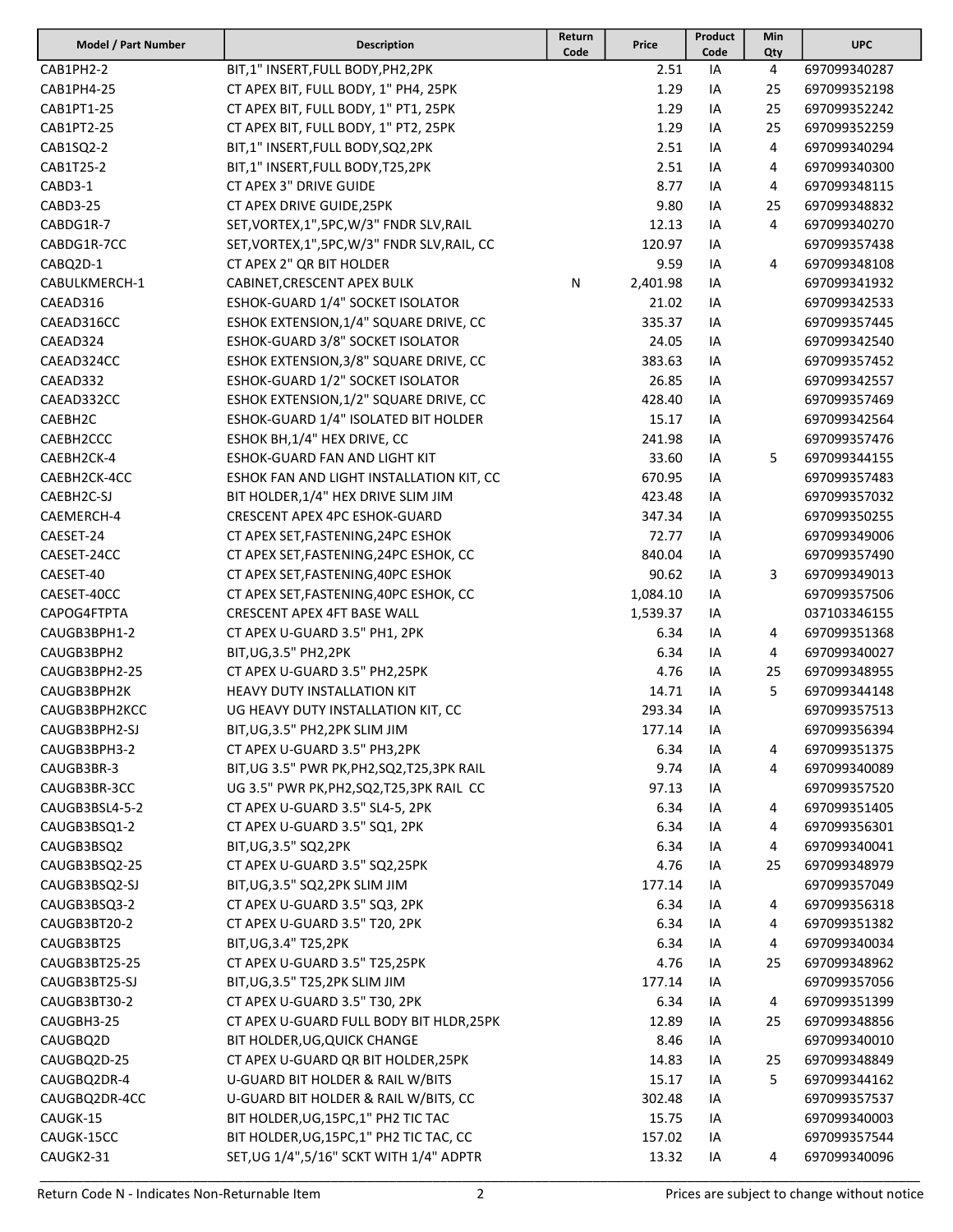| Model / Part Number | <b>Description</b>                          | Return<br>Code | Price  | Product<br>Code | Min<br>Qty | <b>UPC</b>   |
|---------------------|---------------------------------------------|----------------|--------|-----------------|------------|--------------|
| CAUGK2-31CC         | SET, UG 1/4", 5/16", SCKT, 1/4" ADPTR, CC   |                | 132.84 | IA              |            | 697099357551 |
| CAUGK2-32           | SET, UG, 3/8", 7/16", SCKT WITH 3/8" ADPTR  |                | 17.31  | IA              | 4          | 697099340102 |
| CAUGMERCH-18        | 18PC UGUARD POG W/ SETS                     |                | 901.45 | IA              |            | 697099350729 |
| CAUGN2DHX16         | NUTSETTER, MAG, UG 1/4"                     |                | 5.44   | IA              | 4          | 697099340133 |
| CAUGN2DHX16-25      | CT APEX U-GUARD 1/4" MAG NUTSETTER, 25PK    |                | 4.37   | IA              | 25         | 697099348795 |
| CAUGN2DHX16-SJ      | NUTSETTER, MAG, UG 1/4" SLIM JIM            |                | 151.83 | IA              |            | 697099357063 |
| CAUGN2DHX20         | NUTSETTER, MAG, UG 5/16"                    |                | 5.55   | IA              | 4          | 697099340140 |
| CAUGN2DHX20-25      | CT APEX U-GUARD 5/16" MAG NUTSETTER, 25PK   |                | 4.56   | IA              | 25         | 697099348801 |
| CAUGN2DHX24         | NUTSETTER, MAG, UG 3/8"                     |                | 5.68   |                 | 4          | 697099340157 |
|                     |                                             |                |        | IA              |            |              |
| CAUGN2DHX24-25      | CT APEX U-GUARD 3/8" MAG NUTSETTER, 25PK    |                | 5.30   | IA              | 25         | 697099348818 |
| CAUGN2DHX28         | U-GUARD COVERED NUTSETTER, 7/16"            |                | 5.76   | IA              | 4          | 697099344179 |
| CAUGN2DHX28-25      | CT APEX U-GUARD 7/16" MAG NUTSETTER, 25PK   |                | 5.76   | IA              | 25         | 697099348825 |
| CAUGPOG-14          | CRESCENT APEX 14PC U-GUARD POG              |                | 574.75 | IA              |            | 697099350231 |
| CAUGSET-18          | U-GUARD COVERED BIT SET, 18PC               |                | 29.37  | IA              | 3          | 697099343967 |
| CAUGSET-30          | UGUARD FASTENING SET, 30PC, CRESCENT APEX   |                | 39.00  | IA              |            | 697099338499 |
| CAUGSET-30CC        | UGUARD FASTENING SET, 30PC, CC              |                | 489.59 | IA              |            | 697099357568 |
| CAUGSET-37          | U-GUARD COVERED BIT SET, 37PC               |                | 41.69  | IA              | 3          | 697099343950 |
| CAUGSET-37CC        | U-GUARD COVERED BIT SET, 37PC, CC           |                | 498.60 | IA              |            | 697099357575 |
| CAUMB3BPH1-2        | CT APEX UG 3.5" RING MAG. PH1, 2PK          |                | 7.62   | IA              | 4          | 697099351412 |
| CAUMB3BPH2          | BIT, UG, 3.5" RING MAG PH2, 2PK             |                | 7.62   | IA              | 4          | 697099340058 |
| CAUMB3BPH2-25       | CT APEX U-GUARD 3.5" RING MAG. PH2,25PK     |                | 8.03   | IA              | 25         | 697099348924 |
| CAUMB3BPH2-SJ       | BIT, UG, 3.5" RING MAG PH2, 2PK             |                | 212.80 | IA              |            | 697099357070 |
| CAUMB3BPH3-2        | CT APEX UG 3.5" RING MAG. PH3, 2PK          |                | 7.62   | IA              | 4          | 697099351429 |
| CAUMB3BSL4-5-2      | CT APEX UG 3.5" RING MAG. SL4-5, 2PK        |                | 7.60   | IA              | 4          | 697099351450 |
| CAUMB3BSQ1-2        | CT APEX U-GUARD 3.5" SQ1 RING MAG, 2PK      |                | 7.62   | IA              | 4          | 697099356325 |
| CAUMB3BSQ2          | BIT, UG 3.5" RING MAG, SQ2, 2PK             |                | 7.43   | IA              | 4          | 697099340072 |
| CAUMB3BSQ2-25       | CT APEX U-GUARD 3.5" RING MAG. SQ2,25PK     |                | 8.03   | IA              | 25         | 697099348948 |
| CAUMB3BSQ2-SJ       | BIT, UG 3.5" RING MAG, SQ2, 2PK SLIM JIM    |                | 207.63 | IA              |            | 697099357087 |
| CAUMB3BSQ3-2        | CT APEX U-GUARD 3.5" SQ3 RING MAG, 2PK      |                | 7.62   | IA              | 4          | 697099356332 |
| CAUMB3BT20-2        | CT APEX UG 3.5" RING MAG. T20, 2PK          |                | 7.62   | IA              | 4          | 697099351436 |
| CAUMB3BT25          | BIT, UG 3.5" RING MAG T25, 2PK              |                | 7.80   | IA              | 4          | 697099340065 |
| CAUMB3BT25-25       | CT APEX U-GUARD 3.5" RING MAG.T25,25PK      |                | 8.49   | IA              | 25         | 697099348931 |
| CAUMB3BT25-SJ       | BIT, UG 3.5" RING MAG T25, 2PK SLIM JIM     |                | 217.69 | IA              |            | 697099357094 |
| CAUMB3BT30-2        | CT APEX UG 3.5" RING MAG. T30, 2PK          |                | 7.62   | IA              | 4          | 697099351443 |
| CAVAD216            | ADAPTOR, VORTEX, 1/4" SQ, 2" LG             |                | 3.90   | IA              |            | 697099340164 |
| CAVAD216-25         | CT APEX VORTEX ADAPTOR 1/4",25PK            |                | 2.79   | IA              | 25         | 697099348863 |
| CAVAD224            | ADAPTOR, VORTEX, 3/8" SQ, 2" LG             |                | 4.64   | IA              |            | 697099340171 |
| CAVAD224-25         | CT APEX VORTEX ADAPTOR 3/8",25PK            |                | 3.55   | IA              | 25         | 697099348870 |
| CAVAD232            | CT APEX VORTEX ADAPTOR 1/2"                 |                | 7.61   | IA              | 4          | 697099348993 |
| CAVAD232-25         | CT APEX VORTEX ADAPTOR 1/2",25PK            |                | 4.16   | IA              | 25         | 697099348887 |
| CAVAD2R-3           | ADPTR, VORTEX, 1/4", 3/8", 1/2" ON RAIL     |                | 16.65  | IA              |            | 697099340126 |
| CAVAD2R-3CC         | ADPTR, VORTEX, 1/4", 3/8", 1/2" ON RAIL, CC |                | 166.05 | IA              |            | 697099357582 |
| CAVB1E1-2           | CT APEX BIT, VORTEX, 1" E1, 2PK             |                | 6.04   | IA              | 4          | 697099347941 |
| CAVB1E1-25          | CT APEX BIT, VORTEX, 1" E1, 25PK            |                | 2.16   | IA              | 25         | 697099349662 |
| CAVB1E2-2           | CT APEX BIT, VORTEX, 1" E2, 2PK             |                | 6.04   |                 |            | 697099347958 |
|                     |                                             |                |        | IA              | 4          |              |
| CAVB1E2-25          | CT APEX BIT, VORTEX, 1" E2, 25PK            |                | 2.16   | IA              | 25         | 697099349679 |
| CAVB1HM2-25         | CT APEX BIT, VORTEX, 1" HM2, 25PK           |                | 1.58   | IA              | 25         | 697099349594 |
| CAVB1HM25-25        | CT APEX BIT, VORTEX, 1" HM25, 25PK          |                | 1.06   | IA              | 25         | 697099349600 |
| CAVB1HM3-25         | CT APEX BIT, VORTEX, 1" HM3, 25PK           |                | 1.06   | IA              | 25         | 697099349617 |
| CAVB1HM4-25         | CT APEX BIT, VORTEX, 1" HM4, 25PK           |                | 1.06   | IA              | 25         | 697099349624 |
| CAVB1HM5-25         | CT APEX BIT, VORTEX, 1" HM5, 25PK           |                | 1.06   | IA              | 25         | 697099349631 |
| CAVB1HM6-25         | CT APEX BIT, VORTEX, 1" HM6, 25PK           |                | 1.06   | IA              | 25         | 697099349648 |
| CAVB1HX10-25        | CT APEX BIT, VORTEX, 1" HX10, 25PK          |                | 2.22   | IA              | 25         | 697099349433 |
| CAVB1HX12-25        | CT APEX BIT, VORTEX, 1" HX12, 25PK          |                | 2.30   | IA              | 25         | 697099349440 |
| CAVB1HX14-25        | CT APEX BIT, VORTEX, 1" HX14, 25PK          |                | 2.30   | IA              | 25         | 697099349457 |
| CAVB1HX16-25        | CT APEX BIT, VORTEX, 1" HX16, 25PK          |                | 2.45   | IA              | 25         | 697099349464 |
| CAVB1HX5-25         | CT APEX BIT, VORTEX, 1" HX5, 25PK           |                | 1.06   | IA              | 25         | 697099349471 |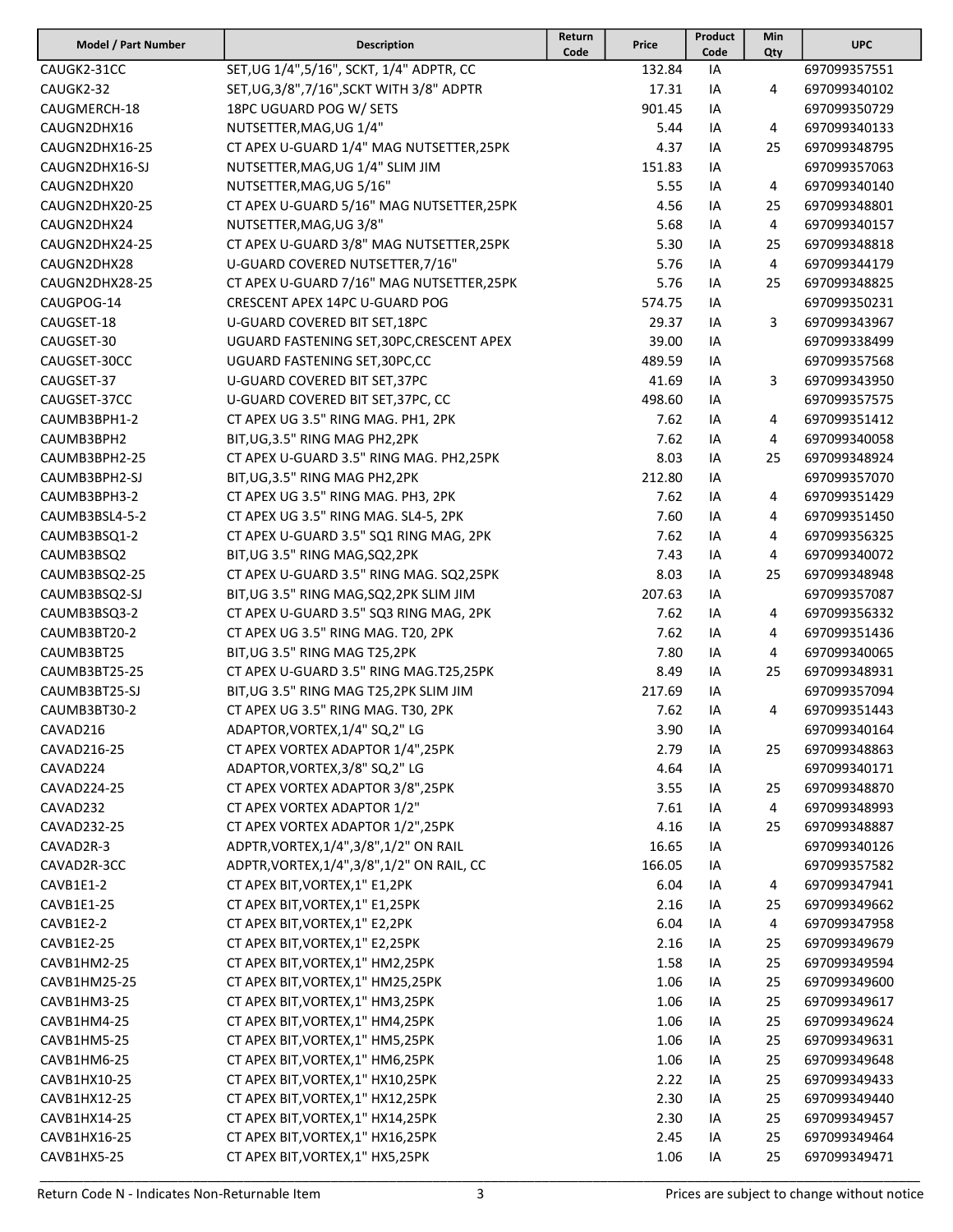| Model / Part Number | <b>Description</b>                   | Return<br>Code | Price | Product<br>Code | Min<br>Qty | <b>UPC</b>   |
|---------------------|--------------------------------------|----------------|-------|-----------------|------------|--------------|
| CAVB1HX6-25         | CT APEX BIT, VORTEX, 1" HX6, 25PK    |                | 1.06  | IA              | 25         | 697099349488 |
| CAVB1HX7-25         | CT APEX BIT, VORTEX, 1" HX7, 25PK    |                | 1.40  | IA              | 25         | 697099349495 |
| CAVB1HX8-25         | CT APEX BIT, VORTEX, 1" HX8, 25PK    |                | 1.58  | IA              | 25         | 697099349501 |
| CAVB1HX9-25         | CT APEX BIT, VORTEX, 1" HX9, 25PK    |                | 2.16  | IA              | 25         | 697099349518 |
| CAVB1HXR10-25       | CT APEX BIT, VORTEX, 1" HXR10, 25PK  |                | 2.22  | IA              | 25         | 697099349525 |
| CAVB1HXR12-25       | CT APEX BIT, VORTEX, 1" HXR12, 25PK  |                | 2.30  | IA              | 25         | 697099349532 |
| CAVB1HXR5-25        | CT APEX BIT, VORTEX, 1" HXR5, 25PK   |                | 2.16  | ΙA              | 25         | 697099349549 |
| CAVB1HXR6-25        | CT APEX BIT, VORTEX, 1" HXR6, 25PK   |                | 1.58  | IA              | 25         | 697099349556 |
| CAVB1HXR7-25        | CT APEX BIT, VORTEX, 1" HXR7, 25PK   |                | 1.58  | IA              | 25         | 697099349563 |
| CAVB1HXR8-25        | CT APEX BIT, VORTEX, 1" HXR8, 25PK   |                | 1.58  | ΙA              | 25         | 697099349570 |
| CAVB1HXR9-25        | CT APEX BIT, VORTEX, 1" HXR9, 25PK   |                | 2.16  | IA              | 25         | 697099349587 |
| CAVB1PH1-2          | BIT, VORTEX, 1" PH1, 2PK             |                | 3.66  | IA              | 4          | 697099345305 |
| CAVB1PH1-25         | CT APEX BIT, VORTEX, 1", PH1, 25PK   |                | 0.88  | IA              | 25         | 697099348283 |
| CAVB1PH2-2          | BIT, VORTEX, 1" PH2, 2PK             |                | 3.66  | IA              | 4          | 697099345312 |
| CAVB1PH2-25         | CT APEX BIT, VORTEX, 1", PH2, 25PK   |                | 0.88  | IA              | 25         | 697099348290 |
| CAVB1PH3-2          | BIT, VORTEX, 1" PH3, 2PK             |                | 3.66  | IA              | 4          | 697099345329 |
| CAVB1PH3-25         | CT APEX BIT, VORTEX, 1", PH3, 25PK   |                | 0.88  | ΙA              | 25         | 697099348306 |
| CAVB1PZ1-25         | CT APEX BIT, VORTEX, 1" PZ1, 25PK    |                | 1.06  | IA              | 25         | 697099349280 |
| CAVB1PZ2-25         | CT APEX BIT, VORTEX, 1" PZ2, 25PK    |                | 1.06  | ΙA              | 25         | 697099349297 |
| CAVB1PZ3-25         | CT APEX BIT, VORTEX, 1" PZ3, 25PK    |                | 1.06  | IA              | 25         | 697099349303 |
| CAVB1SL1-2-25       | CT APEX BIT, VORTEX, 1" SL1-2, 25PK  |                | 1.40  | IA              | 25         | 697099351467 |
| CAVB1SL2-3-25       | CT APEX BIT, VORTEX, 1" SL2-3, 25PK  |                | 1.40  | ΙA              | 25         | 697099351474 |
| CAVB1SL3-4-25       | CT APEX BIT, VORTEX, 1" SL3-4, 25PK  |                | 1.40  | IA              | 25         | 697099351481 |
| CAVB1SL4-5-2        | BIT, VORTEX, 1" SL4-6, 2PK           |                | 3.74  | IA              | 4          | 697099345398 |
| CAVB1SL4-5-25       | CT APEX BIT, VORTEX, 1" SL4-5, 25PK  |                | 0.88  | ΙA              | 25         | 697099349167 |
| CAVB1SL6-8-2        | BIT, VORTEX, 1" SL6-8, 2PK           |                | 3.74  | ΙA              | 4          | 697099345404 |
| CAVB1SL6-8-25       | CT APEX BIT, VORTEX, 1" SL6-8, 25PK  |                | 0.88  | IA              | 25         | 697099349174 |
| CAVB1SL8-10-2       | BIT, VORTEX, 1" SL8-10, 2PK          |                | 3.66  |                 | 4          | 697099345381 |
| CAVB1SL8-10-25      |                                      |                | 0.88  | IA              | 25         | 697099349181 |
|                     | CT APEX BIT, VORTEX, 1" SL8-10, 25PK |                | 3.66  | IA              | 4          |              |
| CAVB1SQ1-2          | BIT, VORTEX, 1" SQ1, 2PK             |                | 0.88  | IA              | 25         | 697099345336 |
| CAVB1SQ1-25         | CT APEX BIT, VORTEX, 1", SQ1, 25PK   |                |       | IA              |            | 697099348610 |
| CAVB1SQ2-2          | BIT, VORTEX, 1" SQ2, 2PK             |                | 3.66  | IA              | 4          | 697099345343 |
| CAVB1SQ2-25         | CT APEX BIT, VORTEX, 1", SQ2, 25PK   |                | 0.88  | IA              | 25         | 697099348627 |
| CAVB1SQ3-2          | BIT, VORTEX, 1" SQ3, 2PK             |                | 3.66  | ΙA              | 4          | 697099345299 |
| CAVB1SQ3-25         | CT APEX BIT, VORTEX, 1", SQ3, 25PK   |                | 0.88  | IA              | 25         | 697099348641 |
| CAVB1T10-2          | BIT, VORTEX, 1" T10, 2PK             |                | 3.74  | IA              | 4          | 697099345374 |
| CAVB1T10-25         | CT APEX BIT, VORTEX, 1" T10, 25PK    |                | 1.06  | IA              | 25         | 697099349020 |
| CAVB1T15-2          | BIT, VORTEX, 1" T15, 2PK             |                | 3.74  | IA              | 4          | 697099345411 |
| CAVB1T15-25         | CT APEX BIT, VORTEX, 1" T15, 25PK    |                | 1.06  | IA              | 25         | 697099349037 |
| CAVB1T20-2          | BIT, VORTEX, 1" T20, 2PK             |                | 3.74  | ΙA              | 4          | 697099345428 |
| CAVB1T20-25         | CT APEX BIT, VORTEX, 1" T20, 25PK    |                | 1.06  | IA              | 25         | 697099349044 |
| CAVB1T25-2          | BIT, VORTEX, 1" T25, 2PK             |                | 3.74  | ΙA              | 4          | 697099345435 |
| CAVB1T25-25         | CT APEX BIT, VORTEX, 1" T25, 25PK    |                | 1.06  | IA              | 25         | 697099349051 |
| CAVB1T27-2          | BIT, VORTEX, 1" T27, 2PK             |                | 3.74  | IA              | 4          | 697099345367 |
| CAVB1T27-25         | CT APEX BIT, VORTEX, 1" T27, 25PK    |                | 1.06  | IA              | 25         | 697099349068 |
| CAVB1T30-2          | BIT, VORTEX, 1" T30, 2PK             |                | 3.74  | IA              | 4          | 697099345442 |
| CAVB1T30-25         | CT APEX BIT, VORTEX, 1" T30, 25PK    |                | 1.06  | IA              | 25         | 697099349075 |
| CAVB1T40-2          | BIT, VORTEX, 1" T40, 2PK             |                | 3.74  | IA              | 4          | 697099345350 |
| CAVB1T40-25         | CT APEX BIT, VORTEX, 1" T40, 25PK    |                | 1.06  | IA              | 25         | 697099349082 |
| CAVB1TR10-25        | CT APEX BIT, VORTEX, 1" TR10, 25PK   |                | 1.58  | IA              | 25         | 697099349310 |
| CAVB1TR15-25        | CT APEX BIT, VORTEX, 1" TR15, 25PK   |                | 1.58  | IA              | 25         | 697099349327 |
| CAVB1TR20-25        | CT APEX BIT, VORTEX, 1" TR20, 25PK   |                | 1.58  | IA              | 25         | 697099349334 |
| CAVB1TR25-25        | CT APEX BIT, VORTEX, 1", TR25, 25PK  |                | 1.58  | IA              | 25         | 697099349341 |
| CAVB1TR27-25        | CT APEX BIT, VORTEX, 1" TR27, 25PK   |                | 1.58  | IA              | 25         | 697099349358 |
| CAVB1TR30-25        | CT APEX BIT, VORTEX, 1", TR30, 25PK  |                | 1.58  | IA              | 25         | 697099349365 |
| CAVB1TR40-25        | CT APEX BIT, VORTEX, 1", TR40, 25PK  |                | 1.58  | IA              | 25         | 697099349372 |
| CAVB2E1-2           | CT APEX BIT, VORTEX, 2" E1, 2PK      |                | 7.04  | IA              | 4          | 697099348054 |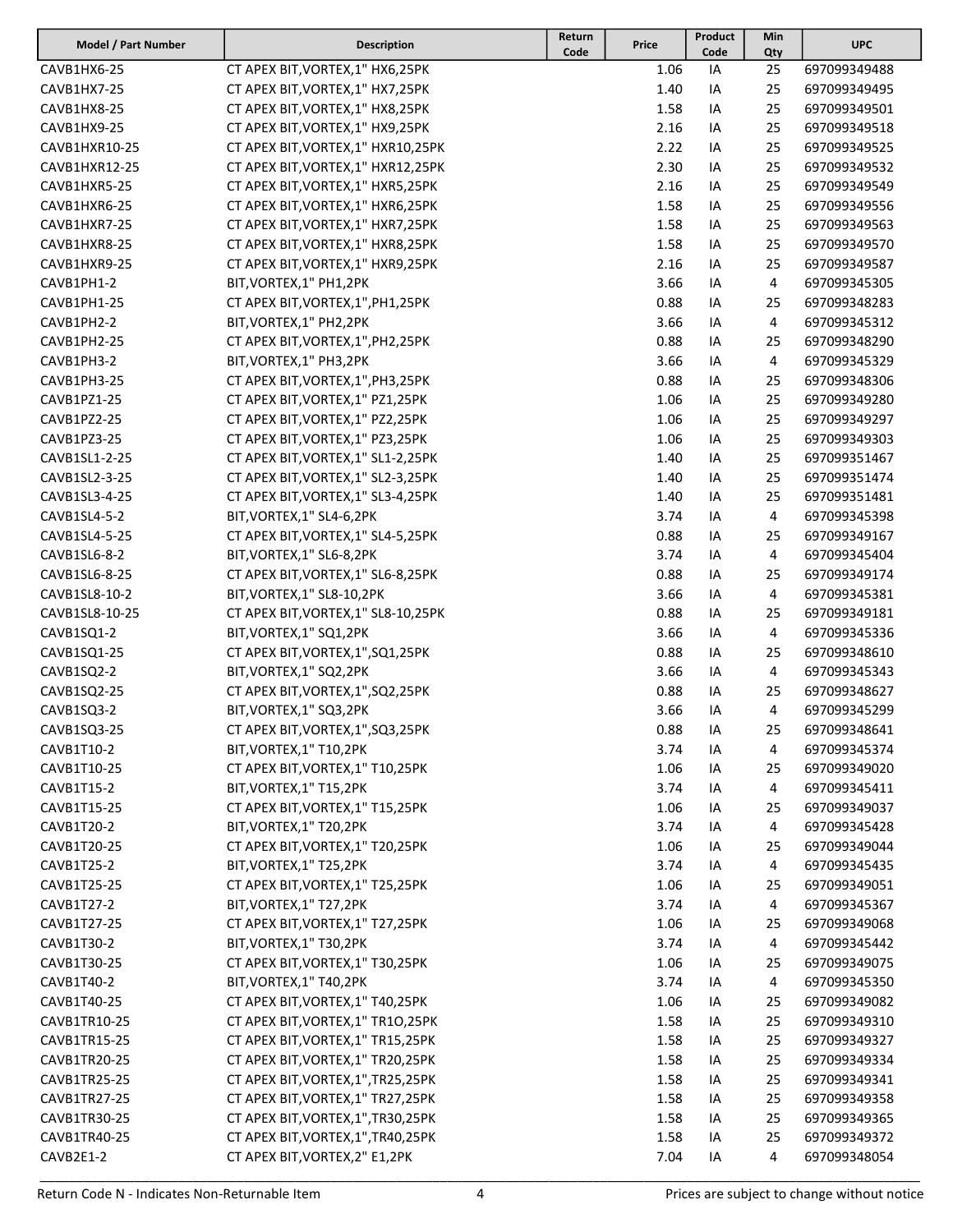| Model / Part Number | <b>Description</b>                       | Return<br>Code | Price | Product<br>Code | Min<br>Qty | <b>UPC</b>   |
|---------------------|------------------------------------------|----------------|-------|-----------------|------------|--------------|
| CAVB2E1-25          | CT APEX BIT, VORTEX, 2" E1, 25PK         |                | 2.22  | IA              | 25         | 697099349686 |
| CAVB2E2-2           | CT APEX BIT, VORTEX, 2" E2, 2PK          |                | 7.04  | IA              | 4          | 697099348061 |
| CAVB2E2-25          | CT APEX BIT, VORTEX, 2" E2, 25PK         |                | 2.22  | IA              | 25         | 697099349693 |
| CAVB2PH1-2          | BIT, VORTEX, 2" PH1, 2PK                 |                | 5.00  | IA              | 4          | 697099345459 |
| CAVB2PH1-25         | CT APEX BIT, VORTEX, 2", PH1, 25PK       |                | 1.40  | IA              | 25         | 697099348313 |
| CAVB2PH2-2          | BIT, VORTEX, 2" PH2, 2PK                 |                | 4.01  | IA              | 4          | 697099340225 |
| CAVB2PH2-25         | CT APEX BIT, VORTEX, 2", PH2, 25PK       |                | 1.40  | IA              | 25         | 697099348320 |
| CAVB2PH3-2          | BIT, VORTEX, 2" PH3, 2PK                 |                | 5.00  | IA              | 4          | 697099345534 |
| CAVB2PH3-25         | CT APEX BIT, VORTEX, 2", PH3, 25PK       |                | 1.40  |                 | 25         | 697099348382 |
| CAVB2SL4-5-2        | BIT, VORTEX, 2" SL4-5, 2PK               |                | 5.30  | IA              | 4          | 697099345473 |
| CAVB2SL4-5-25       |                                          |                | 1.40  | IA              | 25         |              |
|                     | CT APEX BIT, VORTEX, 2" SL4-5, 25PK      |                |       | IA              |            | 697099349198 |
| CAVB2SL6-8-2        | BIT, VORTEX, 2" SL6-8, 2PK               |                | 5.30  | IA              | 4          | 697099345480 |
| CAVB2SL6-8-25       | CT APEX BIT, VORTEX, 2" SL6-8, 25PK      |                | 1.40  | IA              | 25         | 697099349204 |
| CAVB2SL8-10-2       | BIT, VORTEX, 2" SL8-10, 2PK              |                | 5.30  | IA              | 4          | 697099345619 |
| CAVB2SL8-10-25      | CT APEX BIT, VORTEX, 2" SL8-10, 25PK     |                | 1.40  | IA              | 25         | 697099349211 |
| CAVB2SQ1-2          | BIT, VORTEX, 2" SQ1, 2PK                 |                | 5.00  | IA              | 4          | 697099345466 |
| CAVB2SQ1-25         | CT APEX BIT, VORTEX, 2", SQ1, 25PK       |                | 1.40  | IA              | 25         | 697099348658 |
| CAVB2SQ2-2          | BIT, VORTEX, 2", SQ2, 2PK                |                | 3.90  | IA              | 4          | 697099340232 |
| CAVB2SQ2-25         | CT APEX BIT, VORTEX, 2", SQ2, 25PK       |                | 1.40  | IA              | 25         | 697099348665 |
| CAVB2SQ3-2          | BIT, VORTEX, 2" SQ3, 2PK                 |                | 5.00  | IA              | 4          | 697099345602 |
| CAVB2SQ3-25         | CT APEX BIT, VORTEX, 2", SQ3, 25PK       |                | 1.40  | IA              | 25         | 697099348672 |
| CAVB2T10-2          | BIT, VORTEX, 2" T10, 2PK                 |                | 5.00  | IA              | 4          | 697099345541 |
| CAVB2T10-25         | CT APEX BIT, VORTEX, 2" T10, 25PK        |                | 1.58  | IA              | 25         | 697099349099 |
| CAVB2T15-2          | BIT, VORTEX, 2" T15, 2PK                 |                | 5.30  | IA              | 4          | 697099345558 |
| CAVB2T15-25         | CT APEX BIT, VORTEX, 2" T15, 25PK        |                | 1.58  | IA              | 25         | 697099349105 |
| CAVB2T20-2          | BIT, VORTEX, 2" T20, 2PK                 |                | 5.30  | IA              | 4          | 697099345565 |
| CAVB2T20-25         | CT APEX BIT, VORTEX, 2" T20, 25PK        |                | 1.58  | IA              | 25         | 697099349112 |
| CAVB2T25-2          | BIT, VORTEX, 2" T25, 2PK                 |                | 4.22  | IA              | 4          | 697099340249 |
| CAVB2T25-25         | CT APEX BIT, VORTEX, 2" T25, 25PK        |                | 1.58  | IA              | 25         | 697099349129 |
| CAVB2T27-2          | BIT, VORTEX, 2" T27, 2PK                 |                | 5.00  | IA              | 4          | 697099345572 |
| CAVB2T27-25         | CT APEX BIT, VORTEX, 2" T27, 25PK        |                | 1.58  | IA              | 25         | 697099349136 |
| CAVB2T30-2          | BIT, VORTEX, 2" T30, 2PK                 |                | 5.00  | IA              | 4          | 697099345589 |
| CAVB2T30-25         | CT APEX BIT, VORTEX, 2" T30, 25PK        |                | 1.58  | IA              | 25         | 697099349143 |
| CAVB2T40-2          | BIT, VORTEX, 2" T40, 2PK                 |                | 5.00  | IA              | 4          | 697099345596 |
| CAVB2T40-25         | CT APEX BIT, VORTEX, 2" T40, 25PK        |                | 1.58  | IA              | 25         | 697099349150 |
| CAVB3BPH1           | CT APEX BIT, VORTEX, 3.5" PH1            |                | 6.04  | IA              | 4          | 697099347767 |
| CAVB3BPH2           | BIT, VORTEX, 3.5" PH2                    |                | 4.25  | IA              | 4          | 697099345497 |
| CAVB3BPH3           | CT APEX BIT, VORTEX, 3.5" PH3            |                | 6.04  | IA              | 4          | 697099347798 |
| CAVB3BSQ1           | CT APEX BIT, VORTEX, 3.5" SQ1            |                | 6.04  | IA              | 4          | 697099347781 |
| CAVB3BSQ2           | BIT, VORTEX, 3.5" SQ2                    |                | 4.25  | IA              | 4          | 697099345510 |
| CAVB3BSQ3           | CT APEX BIT, VORTEX, 3.5" SQ3            |                | 6.04  | IA              | 4          | 697099348344 |
| CAVB3BT20           | CT APEX BIT, VORTEX, 3.5" T20            |                | 6.04  | IA              | 4          | 697099347774 |
| CAVB3BT25           | BIT, VORTEX, 3.5" T25                    |                | 7.42  | IA              | 4          | 697099345503 |
| CAVB3BT30           | CT APEX BIT, VORTEX, 3.5" T30            |                | 6.04  | IA              | 4          | 697099347804 |
| CAVB3PH2-25         | CT APEX BIT, VORTEX, 3" PH2, 25PK        |                | 2.67  | IA              | 25         | 697099348900 |
| CAVB3SQ2-25         | CT APEX BIT, VORTEX, 3" SQ2, 25PK        |                | 2.67  | IA              | 25         | 697099348894 |
| CAVB3T25-25         | CT APEX BIT, VORTEX, 3" T25, 25PK        |                | 2.67  | IA              | 25         | 697099348917 |
| CAVB6PH2            | BIT, VORTEX, 6" PH2                      |                | 6.94  | IA              | 4          | 697099340256 |
| CAVB6PH2-25         | CT APEX BIT, VORTEX, 6" PH2, 25PK        |                | 2.76  | IA              | 25         | 697099352204 |
| CAVB6SQ2            | BIT, VORTEX, 6" SQ2                      |                | 9.22  | IA              | 4          | 697099345527 |
| CAVB6SQ2-25         | CT APEX BIT, VORTEX, 6" SQ2, 25PK        |                | 2.76  | IA              | 25         | 697099352228 |
| CAVB6T25            | BIT, VORTEX, 6" T25                      |                | 7.56  |                 | 4          | 697099340263 |
|                     |                                          |                |       | IA              |            |              |
| CAVB6T25-25         | CT APEX BIT, VORTEX, 6" T25, 25PK        |                | 2.76  | IA              | 25         | 697099352211 |
| CAVBH1N2DHXR-5      | CRESCENT, VORTEX BH, 5 INSERT NUTSETTERS |                | 33.71 | IA              | 4          | 697099356370 |
| CAVBH1PH2-15        | CRESCENT, VORTEX BH, 15PC, 1" PH2        |                | 28.20 | IA              | 4          | 697099351665 |
| CAVBH1PH2T25-15     | CRESCENT, VORTEX BH, 15PC 1" MIX PH2 T25 |                | 28.73 | IA              | 4          | 697099356349 |
| CAVBH1T25-15        | CRESCENT, VORTEX BH, 15PC 1" T25         |                | 28.47 | IA              | 4          | 697099356387 |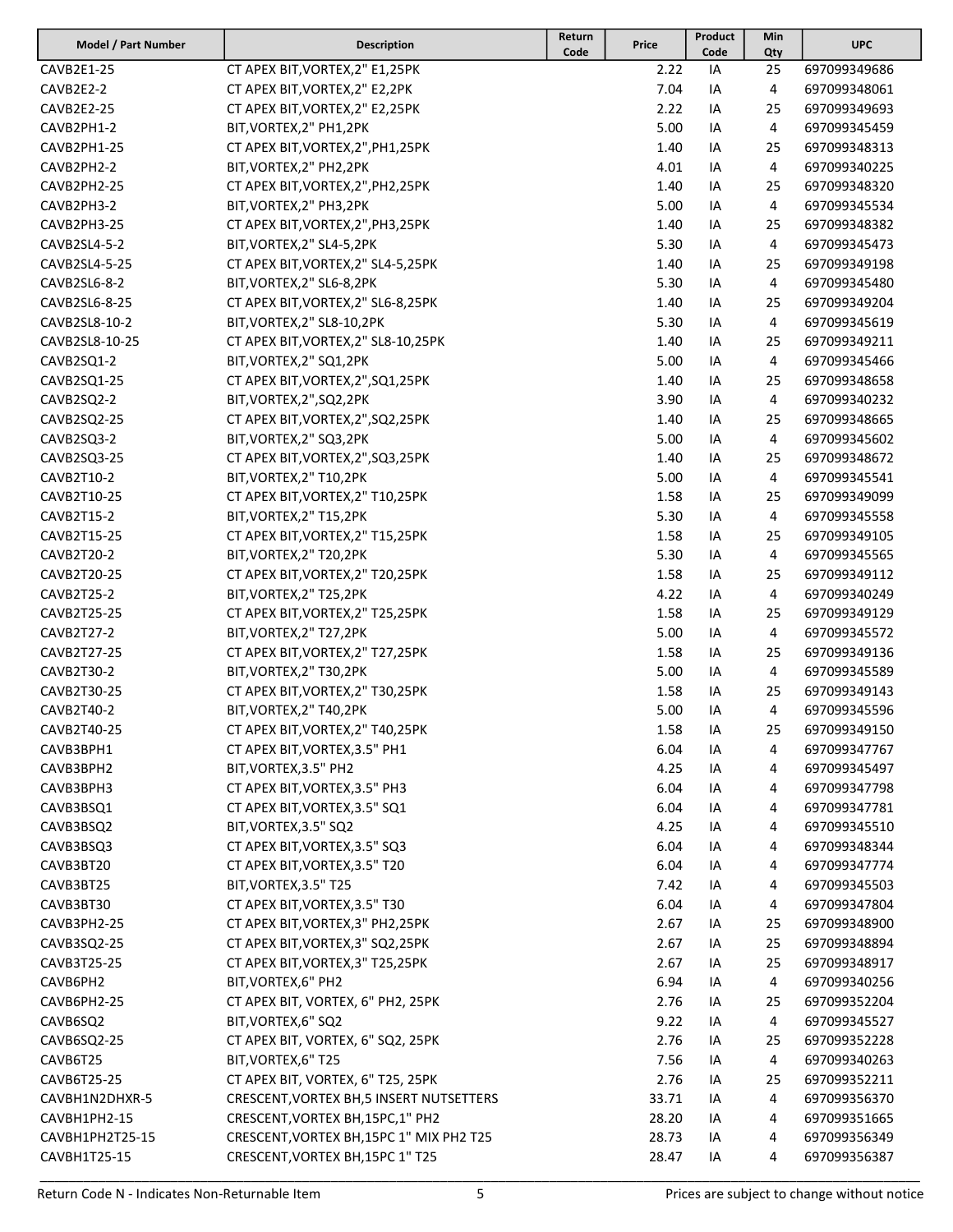| Model / Part Number | <b>Description</b>                           | Return<br>Code | Price    | Product<br>Code | Min<br>Qty     | <b>UPC</b>   |
|---------------------|----------------------------------------------|----------------|----------|-----------------|----------------|--------------|
| CAVBH3              | <b>CRESCENT Vortex Bit Holder</b>            |                | 17.37    | IA              | 4              | 697099351634 |
| CAVBH3-BULK         | CRESCENT VORTEX BIT HOLDER, 4PK, BULK        |                | 17.31    | IA              | 4              | 697099357247 |
| CAVBHSET-31         | CRESCENT, VORTEX BH, 31PC, FASTENING SET     |                | 39.49    | IA              | 3              | 697099358039 |
| CAVBHSET-45         | <b>VORTEX BIT HOLDER 45 PC FASTENING SET</b> |                | 53.97    | IA              | 3              | 697099351658 |
| CAVBHSET-55         | <b>VORTEX BIT HOLDER 55 PC FASTENING SET</b> |                | 59.96    | IA              | 3              | 697099356363 |
| CAVBHSETP-41        | <b>VORTEX BIT HOLDER 41 PC FASTENING SET</b> |                | 48.83    | IA              | 3              | 697099356356 |
| CAVBX2D16           | BOLT EXTRACTOR, VORTEX 1/4" HEX              |                | 7.53     | IA              | 4              | 697099343981 |
| CAVBX2D20           | BOLT EXTRACTOR, VORTEX 5/16" HEX             |                | 7.63     | IA              | 4              | 697099343998 |
| CAVBX2D20-SJ        | BOLT EXTRACTOR, VORTEX 5/16" HEX SLIM JIM    |                | 213.11   | IA              |                | 697099357100 |
| CAVBX2D24           | BOLT EXTRACTOR, VORTEX 3/8" HEX              |                | 9.25     | IA              | 4              | 697099344001 |
| CAVBX2D24-SJ        | BOLT EXTRACTOR, VORTEX 3/8" HEX SLIM JIM     |                | 258.23   | IA              |                | 697099357117 |
| CAVBX2D28           | BOLT EXTRACTOR, VORTEX 7/16" HEX             |                | 9.37     | IA              | 4              | 697099344018 |
| CAVBX2D32           | BOLT EXTRACTOR, VORTEX 1/2" HEX              |                | 9.52     | IA              | 4              | 697099344025 |
| CAVBXR-5            | BOLT EXTRACTION SET, VORTEX, 5PC RAIL        |                | 41.58    | IA              |                | 697099343974 |
| CAVBXR-5CC          | BOLT EXTRACTION SET, VORTEX, 5PC RAIL CC     |                | 399.42   | IA              |                | 697099357599 |
| CAVN2DHX16          | NUTSETTER, MAG, VORTEX, 1/4" HEX             |                | 4.33     | IA              | 4              | 697099340188 |
| CAVN2DHX16-25       | CT APEX TORSION, 1/4", MAG NUTSETTER, 25PK   |                | 3.34     | IA              | 25             | 697099348689 |
| CAVN2DHX20          | NUTSETTER, MAG, VORTEX, 5/16" HEX            |                | 4.55     | ΙA              | 4              | 697099340195 |
| CAVN2DHX20-25       | CT APEX TORSION 5/16", MAG NUTSETTER, 25PK   |                | 3.79     | IA              | 25             | 697099348726 |
| CAVN2DHX24          | NUTSETTER, MAG, VORTEX, 3/8" HEX             |                | 4.75     | IA              | $\overline{4}$ | 697099340201 |
| CAVN2DHX24-25       | CT APEX TORSION 3/8" MAG NUTSETTER, 25PK     |                | 4.31     | IA              | 25             | 697099348733 |
| CAVN2DHX28          | NUTSETTER, MAG, VORTEX, 7/16" HEX            |                | 4.75     | IA              | 4              | 697099340218 |
| CAVN2DHX28-25       | CT APEX TORSION 7/16" MAG NUTSETTER, 25PK    |                | 4.95     | IA              | 25             | 697099348788 |
| CAVN6DHX16          | CT APEX TORSION 1/4" MAG NUT 6"              |                | 13.71    | IA              | 4              | 697099349228 |
| CAVN6DHX16-25       | NUTSETTER, MAG, 6" VORTEX, 1/4" HEX, 25PK    |                | 4.37     | IA              | 25             | 697099349709 |
| CAVN6DHX20          | CT APEX TORSION 5/16" MAG NUT 6"             |                | 14.01    | IA              | 4              | 697099349235 |
| CAVN6DHX20-25       | NUTSETTER, MAG, 6" VORTEX, 5/16" HEX, 25PK   |                | 4.31     | IA              | 25             | 697099349716 |
| CAVN6DHX24          | CT APEX TORSION 3/8" MAG NUT 6"              |                | 14.83    | IA              | 4              | 697099349242 |
| CAVN6DHX24-25       | NUTSETTER, MAG, 6" VORTEX, 3/8" HEX, 25PK    |                | 4.95     | IA              | 25             | 697099349723 |
| CAVPOG-17           | <b>CRESCENT APEX 17PC VORTEX POG</b>         |                | 488.74   | IA              |                | 697099350248 |
| CAVPOG-24           | <b>24PC VORTEX BITS POG</b>                  |                | 408.79   | IA              |                | 697099350712 |
| CAVSET-38           | SET, FASTENING, 38PC, VOREX, W/BONUS UG BH   |                | 41.50    | IA              | 3              | 697099340317 |
| CAVSET-38CC         | SET, FASTENING, 38PC, VOREX, W/BNS UG BH, CC |                | 521.35   | IA              |                | 697099357605 |
| CTAOPOGBASE-37      | 37 PC CRESCENT APEX BASE POG                 |                | 1,617.38 | IA              |                | 697099350736 |
| CTAPOG-16           | CRESCENT APEX 16SKU POG U-GARD & VORTEX      |                | 777.40   | IA              |                | 697099350224 |
| CT-MERCH-BULK-UG    | <b>CRESCENT PTA FAS UG BULK MERCHANDISER</b> |                | 1,194.74 | IA              |                | 697099357667 |
| CT-MERCH-BULK-V     | CRESCENT PTA FAS V BULK MERCHANDISER         |                | 1,162.35 | IA              |                | 697099357650 |
| <b>CTTBHAP</b>      | VORTEX BH 41PC, SHOCKFORCE NE, AP            |                | 97.87    | IA              | 4              | 697099357421 |
| UGUARDPOG1          | U-GUARD BITS MERCHANDISER, CARDED            | N              | 401.79   | IA              |                | 697099020509 |
| VTBH-SAMPLES        | <b>VORTEX BIT HOLDER - SAMPLE CARD</b>       |                | 16.49    | IA              | 4              | 697099357230 |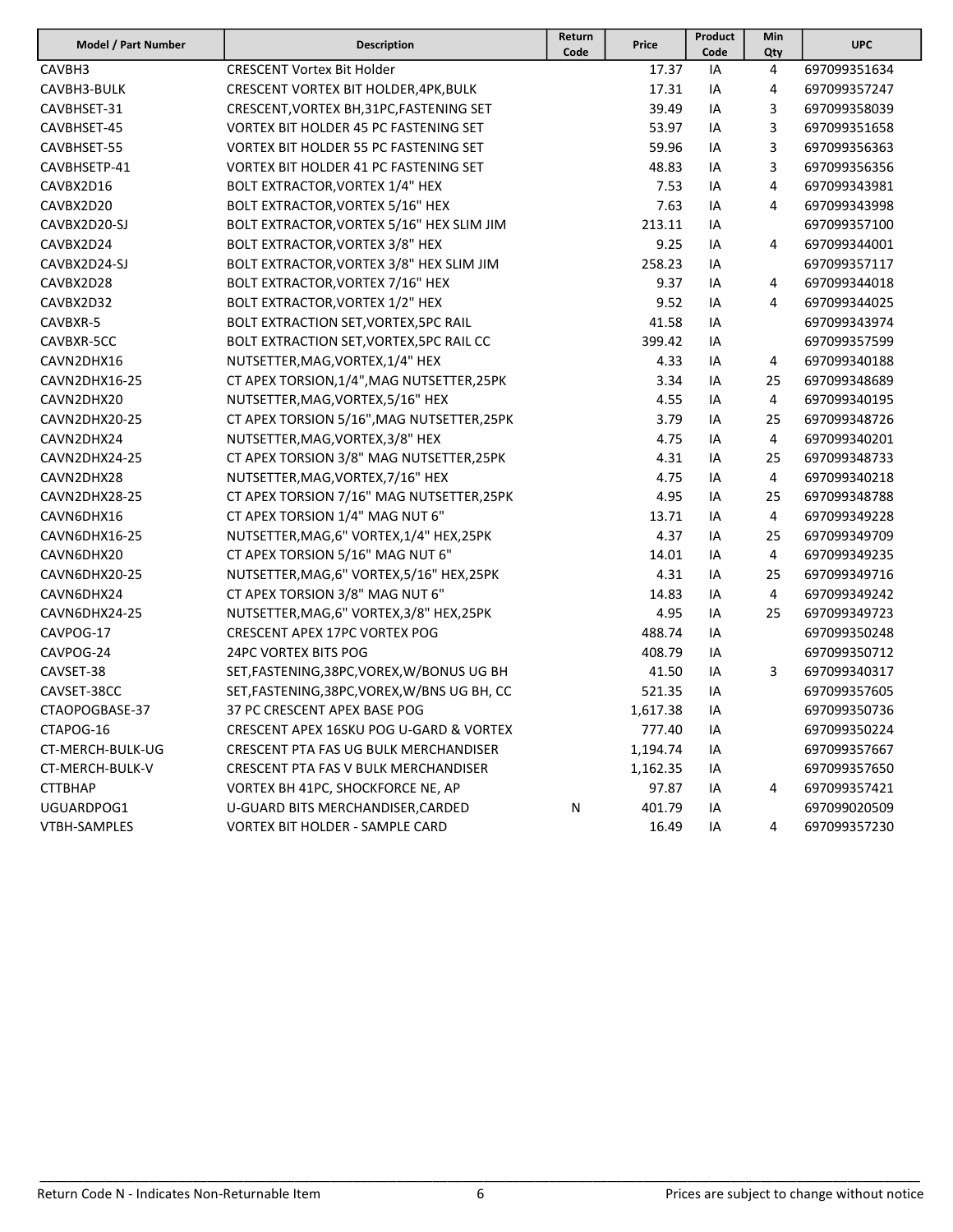| Model / Part Number | <b>Description</b> | Return |       | Product | Min |     |
|---------------------|--------------------|--------|-------|---------|-----|-----|
|                     |                    | Code   | Price | Code    | Ot۱ | UPC |